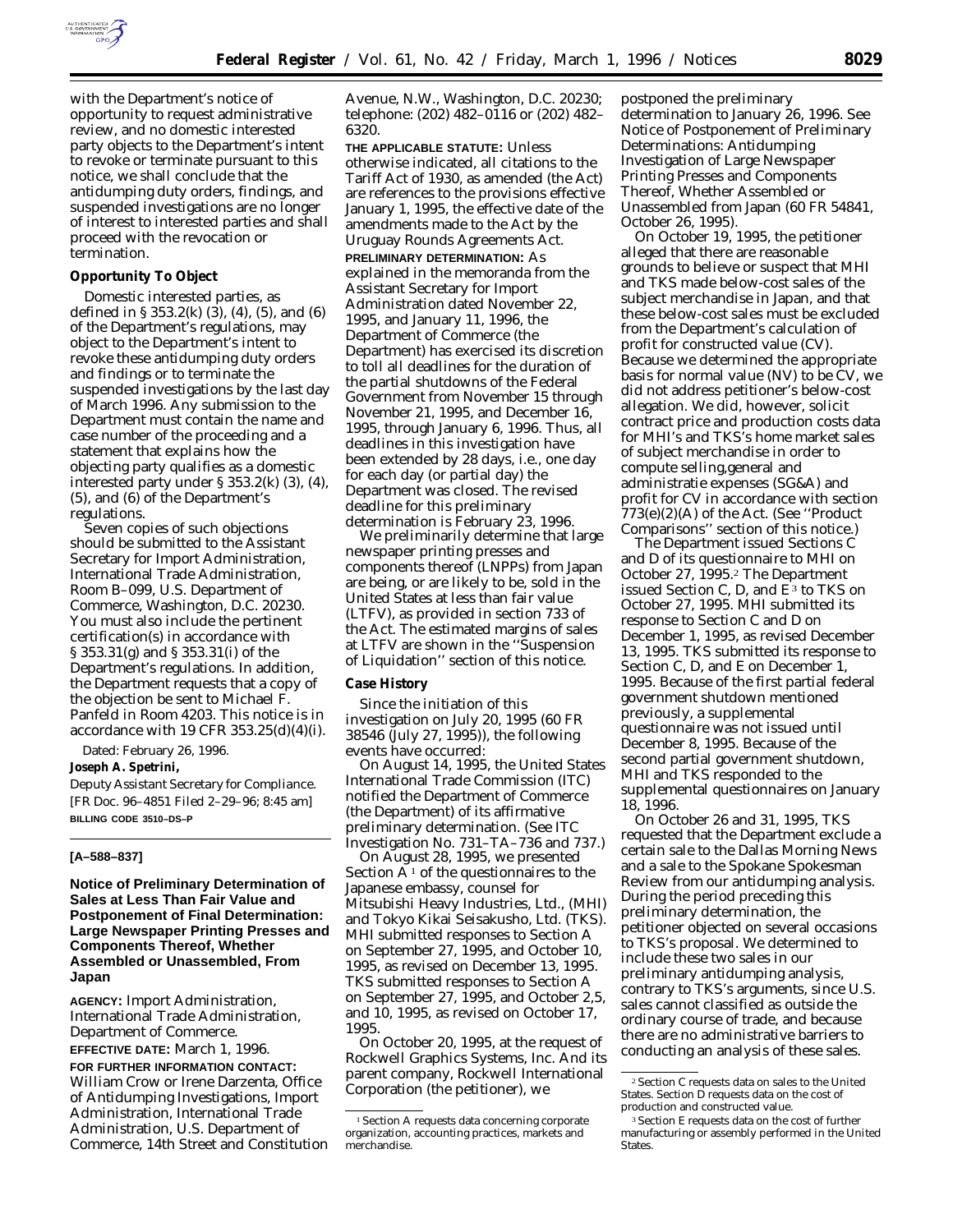See February 23, 1996, Memorandum to Richard W. Moreland, from The Team, Re: Request for Exclusion of TKS Sales.

During the period July 28, 1995 through January 23, 1996, the petitioner, MHI and TKS filed comments requesting clarification of the scope of this investigation with respect to elements (*i.e.,* parts or subcomponents) of covered components, and spare and replacement parts. Respondents in the companion investigation of LNPPs from Germany, König Bauer Albert and MAN Roland Druckmaschienen, also submitted comments concerning scope on the record of this preceding. On January 23, 1996, petitioner clarified the scope to exclude used presses. *See* Scope of Investigation section of this notice. At the Department's request, on February 8, 1996, the parties filed comments on suspension of liquidation instructions.

On February 2, 1996, petitioner filed comments on issues concerning MHI to be resolved and on general methodologies to be employed in the preliminary determination. Petitioner filed additional comments concerning MHI issues on February 8, 1996, and concerning TKS issues on February 6, 1996. MHI and TKS filed such comments on February 6 and 16, 1996, respectively.

## **Respondent Selection**

The producers named in the petition were MHI and TKS. On August 2, 1995, we contacted the U.S. Embassy in Tokyo, requesting the identification of Japanese producers and exporters of LNPPs to the United States, and the volume and value of subject merchandise they sold to the United States during the period January 1, 1991 through May 31, 1995. On July 31, 1996, we requested the names and addresses of manufacturers or exporters; and the value and quantity of the subject merchandise sold and shipped to the United States for each company during the period January 1, 1991 through May 31, 1995, from the Embassy of Japan in Washington D.C. On August 11, 1995, we received a reply from the Embassy of Japan indicating that there were no other Japanese exporters of subject merchandise to the United States. At the time of respondent selection, no reply had been received from our Embassy in Tokyo.

Based on the petition and the information received from the Embassy of Japan, we issued questionnaires to MHI and TKS. (See the August 28, 1995, Memorandum to The File Re: Questionnaire Recipients.)

**Postponement of Final Determination and Extension of Provisional Measures**

Pursuant to section 735(a)(2)(A) of the Act, on February 9, 1996, MHI requested, and on February 13, 1996, TKS requested that, in the event of an affirmative preliminary determination in this investigation, the Department postpone its final determination until 60 days after the date of the scheduled final determination, which is equivalent to 135 days after the publication of an affirmative preliminary determination in the **Federal Register**. In accordance with 19 CFR 353.20(b), because our preliminary determination is affirmative, the respondent accounts for a significant proportion of exports of the subject merchandise, and no compelling reasons for denial exist, we are granting respondents' request and postponing the final determination.

Section 773(d) of the Act provides that provisional measures may not remain in effect for more than four months. However, that provision of the Act also states that the Department may extend that period to six months at the request of exporters representing a significant proportion of exports of the subject merchandise. Such a request was made by both respondents in this investigation on February 23, 1996. Accordingly, we are extending the applicability of the provisional measures to six months in this investigation.

#### **Scope of Investigation**

As specified below, we have revised the scope since our notice of initiation to exclude used presses, in accordance with the petitioner's January 23, 1996, clarification. Furthermore, we have clarified the scope to include ''elements'' (otherwise referred to as ''parts'' or ''subcomponents'') of an LNPP system, addition or component, which taken as a whole, constitute a subject LNPP system, addition or component used to fulfill an LNPP contract. See ''Scope Issues'' section of this notice concerning the treatment of elements in the scope. In addition, we have stipulated that spare or replacement parts, which are imported pursuant to an LNPP contract and are separately identified and valued in that contract, whether or not shipped in combination with covered merchandise, are excluded from the scope of the investigation. (See February 23, 1996, Decision Memorandum to Richard Moreland from The Team Re: Scope Issues.)

The products covered by these investigations are large newspaper printing presses, including press

systems, press additions and press components, whether assembled or unassembled, that are capable of printing or otherwise manipulating a roll of paper more than two pages across. A page is defined as a newspaper broadsheet page in which the lines of type are printed perpendicular to the running of the direction of the paper or a newspaper tabloid page with lines of type parallel to the running of the direction of the paper.

In addition to complete systems, the scope of these investigations includes the five press system components. They are:

(1) A printing unit, which is any component that prints in monocolor, spot color and/or process (full) color, or a printing-unit cylinder;

(2) A reel tension paster (RTP), which is any component that feeds a roll of paper more than two newspaper broadsheet pages in width into a subject printing unit;

(3) A folder, which is a module or combination of modules capable of cutting, folding, and/or delivering the paper from a roll or rolls of newspaper broadsheet paper more than two pages in width into a newspaper format;

(4) Conveyance and access apparatus capable of manipulating a roll of paper more than two newspaper broadsheet pages across through the production process and which provides structural support and access; and

(5) A computerized control system, which is any computer equipment and/ or software designed specifically to control, monitor, adjust, and coordinate the functions and operations of large newspaper printing presses or press components.

A press addition is comprised of a union of one or more of the press components defined above and the equipment necessary to integrate such components into an existing press system.

Because of their size, large newspaper printing press systems, press additions, and press components are typically shipped either partially assembled or unassembled. Any of the five components, or collection of components, the use of which is to fulfill a contract for large newspaper printing press systems, press additions, or press components, regardless of degree of assembly and/or degree of combination with non-subject elements before or after importation, is included in the scope of this investigation. Also included in the scope are elements of an LNPP system, addition or component, which taken as a whole, constitute a subject LNPP system, addition or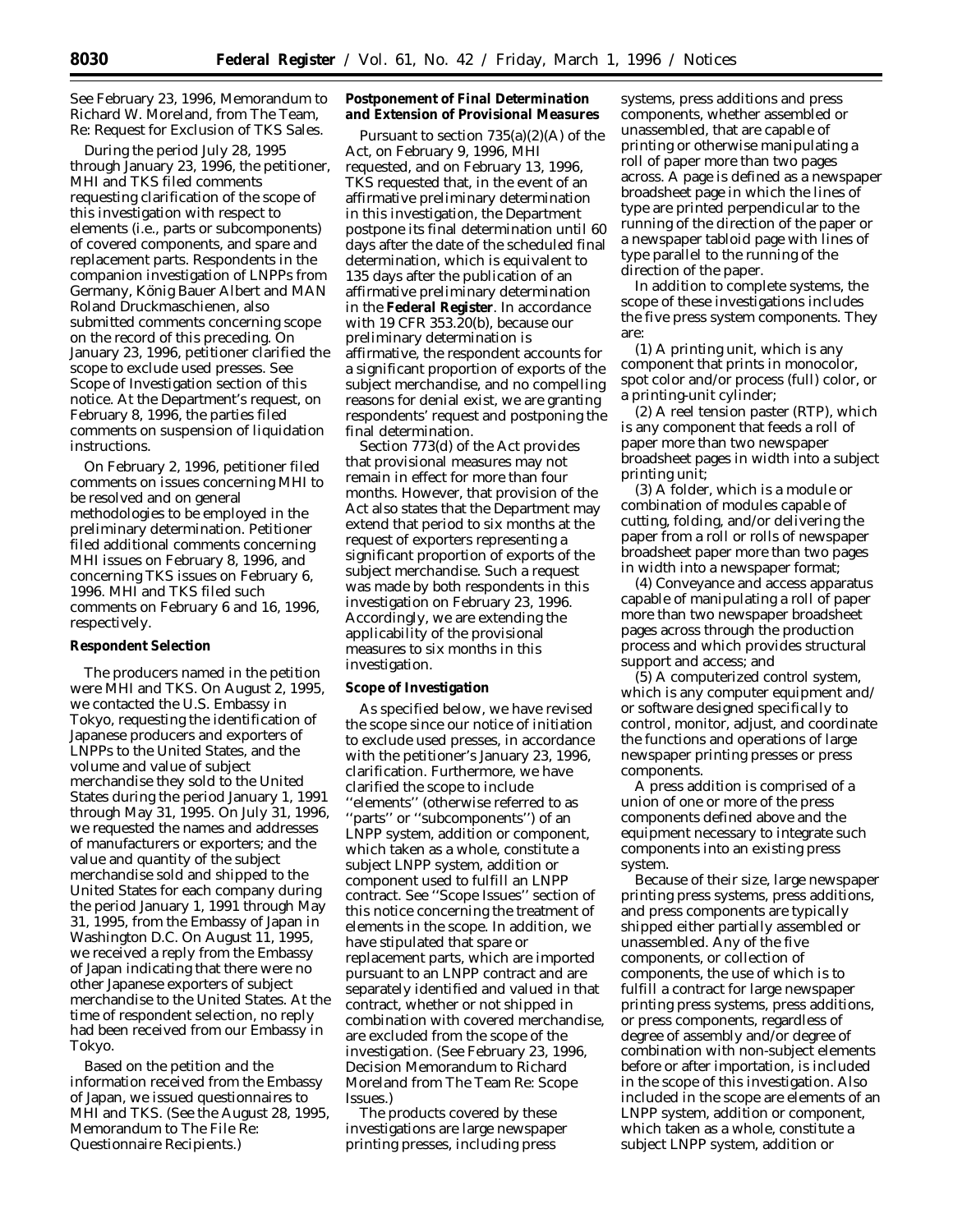component used to fulfill an LNPP contract.

This scope does not cover spare or replacement parts. Spare or replacement parts imported pursuant to an LNPP contract, which are not integral to the original start-up and operation of the LNPP, and are separately identified and valued in an LNPP contract, whether or not shipped in combination with covered merchandise, are excluded from the scope of this investigation. Used presses are also not subject to this scope. Used presses are those that have been previously sold in an arm's length transaction to a purchaser that used them to produce newspapers in the ordinary course of business.

Further, these investigations cover all current and future printing technologies capable of printing newspapers, including, but not limited to lithographic (offset or direct), flexographic, and letterpress systems.

The products covered by these investigations are imported into the United States under subheadings 8443.11.10, 8443.11.50, 8443.30.00, 8443.59.50, 8443.60.00, and 8443.90.50 of the HTSUS. Large newspaper printing presses may also enter under HTSUS subheadings 8443.21.00 and 8443.40.00. Large newspaper printing press computerized control systems may enter under HTSUS subheadings 8471.49.10, 8471.49.21, 8471.49.26, 8471.50.40, 8471.50.80, 8524.51.30, 8524.52.20, 8524.53.20, 8524.91.00, 8524.99.00 and 8537.10.90. Although the HTSUS subheadings are provided for convenience and customs purposes, our written description of the scope of these investigations is dispositive.

#### **Scope Issues**

Since our initiation, we received numerous comments from interested parties in this investigation and the concurrent investigation involving Germany, requesting that the Department clarify the treatment of ''elements'' in the scope of the investigation.

In general, respondents believe that if the imported elements do not constitute a complete, albeit unassembled, component, or are missing ''essential'' elements to function as one of the five components named in the scope, they would not be subject to the scope of this investigation and the concurrent investigation involving Germany. The petitioner believes that, because an imported LNPP press, addition or component will almost always contain elements, which, by themselves, are not subject to the scope, it is not practical to exclude these elements from the scope of the investigation in so far as

they comprise an incomplete subject component. (For a complete discussion of these comments, see February 23, 1996 Memorandum to Richard W. Moreland from The Team Re: Scope Issues.)

As stated in the ''Scope of Investigations'' section above, we interpret the scope to include those elements or collection of elements imported from a subject country in so far as they constitute any one of the five covered components which are, in turn, used to fulfill a contract for a LNPP press system, press addition or press component. Individual parts per se are not covered by the scope of these investigations unless taken as a whole they constitute a subject component used to fulfill an LNPP contract. This interpretation, however, raises a question: at what point do the elements imported from a subject country rise to the level of an LNPP component, addition or system subject to the scope of these investigations?

The Department must decide on a reasonable and practicable approach in determining what constitutes a subject LNPP component, addition or system, and in so doing, establish the basis on which we will include elements in the scope. We are considering two alternative approaches for analyzing what governs the inclusion of parts or subcomponents, other than spare or replacement parts, within the scope of these investigations. One approach would consider, on a case-by-case basis, whether the imported parts or subcomponents when taken together are essentially an LNPP system, addition or component. This so called ''essence'' approach is of necessity subjective and turns on the question of how near the sum of the imported parts comes to comprising a complete LNPP system, addition or component. A second approach would consider the value of the imported parts or subcomponents relative to the total value of the finished LNPP component, addition or system in the United States. That is, we would determine that the imported parts or subcomponents would be within the scope if they comprised a certain minimum percentage of the value of the parts of a finished LNPP system, addition or component.

Both of these approaches raise threshold questions. Because certain sales reported by respondents in both the German and Japanese investigations consist of imported elements from Germany or Japan, rather than a complete LNPP component, addition or system, acceptance of either of the two approaches will have implications as to which of the respondents sales the

Department will consider in its final determination. Therefore, we are presently soliciting comments from interested parties as to the merits of these approaches and/or others that may be relevant for use in the final determination. Interested party comments on this topic are due no later than May 1, 1996.

## **Period of Investigation (POI)**

The petitioner, MHI, and TKS filed comments on October 19, 20, 25 and 26, 1995, concerning the appropriate period of investigation (POI) and the use of home market sales as the basis for NV On October 27, 1995, we established the appropriate POI for MHI to be July 1, 1991 through June 30, 1995, and for TKS to be July 1, 1992 through June 30, 1995.

As a result of changes to section 773(b)(2)(B) of the Act, which codified the normal period within which sales made below the cost of production are to be analyzed, the Department modified its practice so that the standard POI would cover a one-year period. In this investigation, however, in order to capture sufficient and representative sales, the Department established a POI beyond the normal one-year period because of the nature of the LNPP industry, characterized by custom order sales and long term sales contracts. (See October 27, 1995, Memorandum to Richard W. Moreland, from The Team Re: Establishing the Period of Investigation.)

## **Exclusion of the Washington Post Sale**

On October 27, 1995, the Department decided to exclude MHI's sale to the Washington Post from our antidumping analysis. (See Period of Investigation Memorandum). On November 7, and November 20, 1995, the petitioner requested that the Department reconsider its decision. On November 13 and November 29, 1995, MHI rebutted the petitioner's arguments.

The Department reaffirmed its exclusion of the Washington Post sale from its margin analysis because (1) this sale was unbuilt, unshipped, and uninstalled at the time of our analysis; (2) the Department believes that the historical bench-marking integral to the use of estimated costs was not reasonably available; and (3) because the Department had two other sales available for analysis which were built, delivered and installed. (See February 23, 1996, Memorandum to Richard W. Moreland from The Team Re: Continuing the Exclusion of the Washington Post Sale).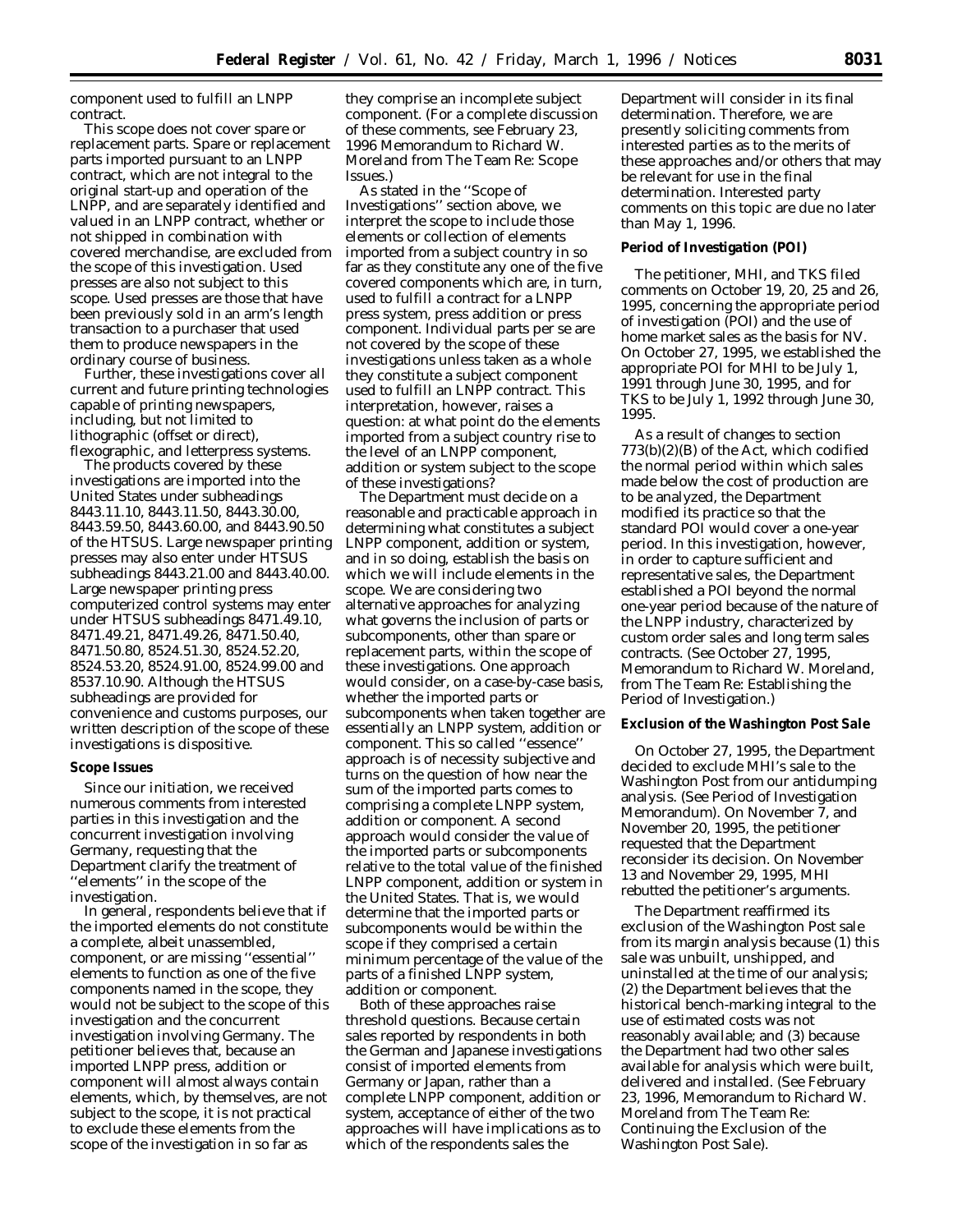# **The Nature of the Guard Sale**

On November 1, 1995, the petitioner requested that the Department determine that the correct price for the Department to examine with regard to the ultimate purchase of an LNPP by the Guard Publication Company (Guard) is that set between MHI and the Sumitomo Trading Company. In response to the petitioner's questions, the Department held an ex parte meeting with counsel for MHI on December 7, 1995. Following this meeting MHI submitted documentation with respect to this transaction on December 7, 1995. MHI supplemented this submission with more documentation on December 12, 1995. On January 11, 1996, the petitioner submitted comments analyzing MHI's documentation of the transaction. Finally, MHI submitted additional information concerning this sale in its January 18, 1996, supplemental response. MHI maintained that the documentation was evidence that the sale was made by MHI to Guard.

Because of the participation of MHI in the business dealings between Sumitomo and Guard, the documented correspondence between MHI and Guard, and MHI's actual performance pursuant to the Guard's technical requirements, we established that the appropriate transaction to examine was the sale from MHI to Guard Publishing Company. (See February 23, 1996, Memorandum to Richard W. Moreland from The Team Re: Establishing the Proper Guard Sale.)

### **Product Comparisons**

Although the home market was viable, in accordance with section 773 of the Act, we based NV on constructed value (CV) because we determined that the particular market situation, which requires that the subject merchandise be built to each customer's specifications, does not permit proper price-to-price comparisons. (See November 9, 1995, Memorandum to Richard W. Moreland from The Team Re: Determining the Appropriate Basis for Normal Value.)

#### **Fair Value Comparisons**

To determine whether MHI's and TKS's sales of LNPPs to the United States were made at less than fair value, we compared Constructed Export Price (CEP) to the NV, as described in the ''Constructed Export Price'' and ''Normal Value'' sections of this notice. In accordance with section  $777A(d)(1)(A)(ii)$ , we calculated transaction-specific CEPs (which in this case were synonymous with modelspecific CEPs) for comparison to

transaction-specific NVs because there are few sales and the merchandise is custom-made.

**Constructed Export Price (CEP) and Further Manufacturing (FM)**

#### *TKS*

TKS reported its sales as CEP and CEP/FM sales. Because we have classified installation expenses as further manufacturing, we have treated all TKS sales as CEP/FM sales. We calculated CEP, in accordance with subsections 772 (b) and (d) of the Act, for (1) those sales to the first unaffiliated purchaser that took place after importation by a seller affiliated with the producer/exporter and (2) those sales involved in further manufacturing in the United States.

We calculated CEP sales based on packed, installed prices to unaffiliated customers. We made deductions from the starting price (gross unit price), for foreign inland freight to port in Japan, foreign brokerage and handling, international freight, combined marine and foreign insurance, U.S. brokerage and handling, U.S. Customs duty, U.S. inland freight port to customer, U.S. inland freight U.S. warehouse to customer, and U.S. inland insurance. We also made deductions for imputed credit, warranty, and other direct selling expenses including certain U.S. trade show expenses.

In calculating imputed credit, we took into account the unique nature and magnitude of the LNPP projects under investigation. These projects require substantial capital expenditures over an extended time period because of their size and their lengthy production process. Moreover, the projects generally call for the purchaser to provide scheduled progress payments prior to the completion of a given project. In consideration of these factors, we computed credit by applying an interest rate to the net balance of production costs incurred and progress payments made during the construction period. We imputed credit expenses for U.S. sales using U.S. prime short-term interest rates as reported by the Federal Reserve, calculated as a weightedaverage rate for each fiscal year in the POI, since these sales were denominated in U.S. dollars. However, because TKS reported that it did not borrow in U.S. dollars, we used U.S. prime short-term interest rates as a surrogate rate.

We deducted those indirect selling expenses that related to economic activity in the United States. We have recalculated TKS's reported indirect selling expenses incurred in the United States using the total expenses and total revenue for TKS USA during the fiscal years 1991 through 1995, in order to remove distortions in TKS USA's financial statements caused by auditors' modifications to revenue recognized during the POI.

We also deducted the cost of any further manufacturing or assembly (including additional material and labor). Finally, we made an adjustment for CEP profit in accordance with section 772(d)(3) of the Act.

Furthermore, we have reclassified TKS's combined training and U.S. testing expenses as installation expenses. We then reclassified total installation expenses as U.S. further manufacturing activity.

We classified installation charges as part of further manufacturing, because the U.S. installation process involves extensive technical activities on the part of engineers and installation supervisors and the integration of subject and nonsubject merchandise necessary for the operation of LNPPs. See Certain Internal-Combustion, Industrial Forklift Trucks from Japan, 53 FR 12565 (Apr. 15, 1988) and Small Business Telephone Systems and Subassemblies thereof from Korea, 54 FR 53151 (Dec. 27, 1989).

We have also classified as part of further manufacturing costs the costs of certain non-Japanese items shipped directly to the United States without further processing in Japan, and non-Japanese items sourced in the United States, for integration into the overall LNPP during the installation process.

We recomputed the U.S. further manufacturer's reported G&A rate using the cost of goods sold amount reported in its audited financial statements; and we included interest expense relating to the cost of installation in U.S. further manufacturing.

## *MHI*

MHI reported its sales as EP sales. We have classified all MHI sales as CEP/FM sales because MHI's affiliated U.S. sales agent acted as more than a processor of sales-related documentation and a communication link with the unaffiliated U.S. customers; the U.S. affiliate engaged in a broad range of activities including coordination of installation, which we have classified as further manufacturing. We calculated CEP, in accordance with subsections 772 (b) and (d) of the Act, for these sales because they involved further manufacturing in the United States.

We calculated CEP sales based on packed, installed prices to unaffiliated customers in the United States. We made deductions for inland freight to port in Japan; foreign brokerage and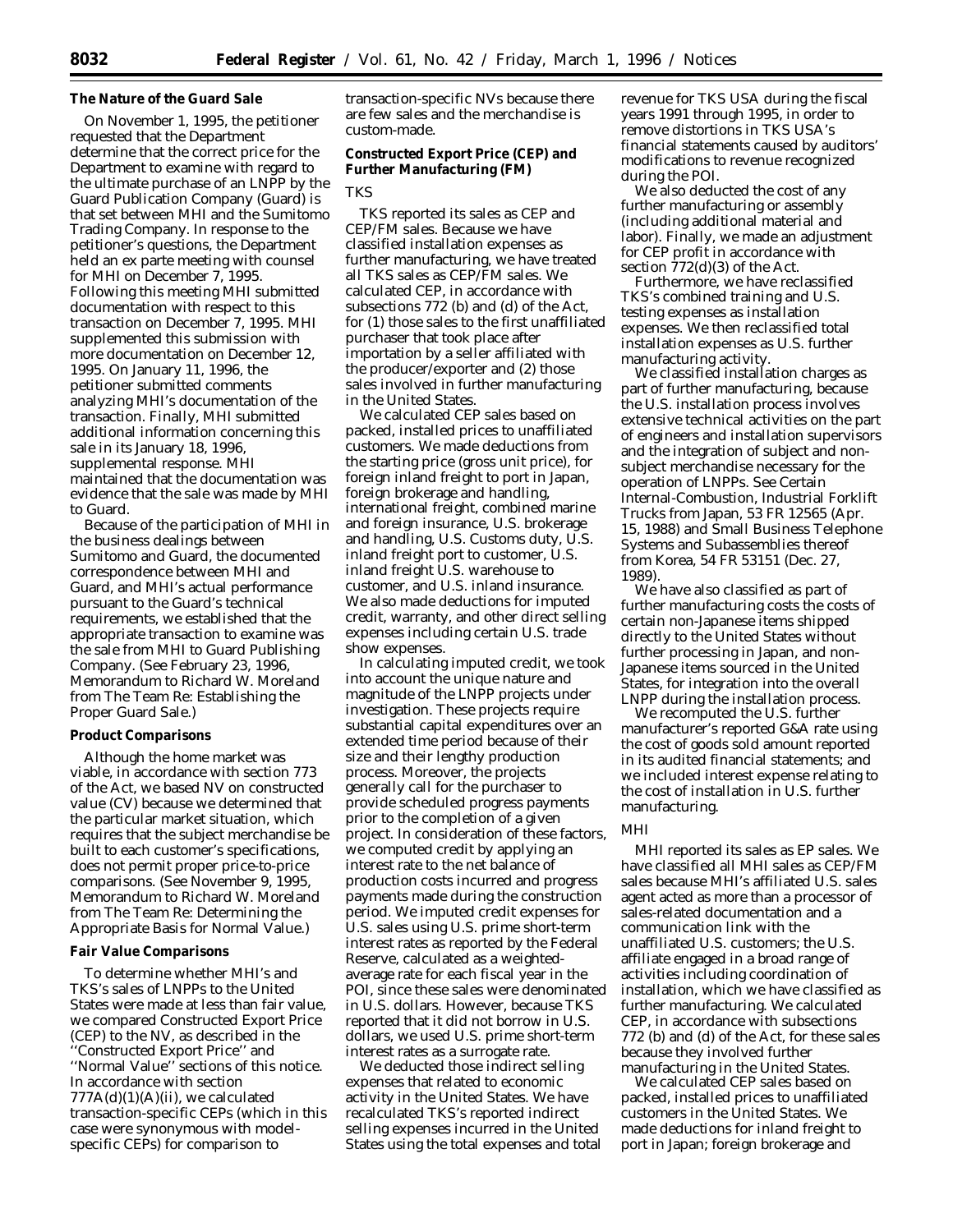handling; international freight; combined foreign inland and marine insurance, export insurance and U.S. inland insurance, U.S. brokerage and handling, U.S. Customs duty.

We also made deductions for post-sale warehousing, commissions, imputed credit, direct warranty and training expenses, where applicable.

With respect to reported technical service expenses, direct and indirect, we have included these as part of total installation expenses. We then reclassified total installation expenses as U.S. further manufacturing activity. We are continuing to use the amounts reported for technical expenses for purposes of the preliminary determination. In light of MHI's claim that the expenses are limited in time, the magnitude of any changes, and the relationship between technical services in future years and the nature of MHI product warranties, we are not changing the reported values; we will require MHI to explain explicitly the administration of its technical servicing for purposes of the final determination.

We deducted those indirect selling expenses that related to economic activity in the United States. We have modified the calculation of Mitsubishi Lithographic Presses—(MLP's) reported indirect selling expenses to correct the allocation methodology for common G&A expenses.

In calculating imputed credit, we took into account the unique nature and magnitude of the LNPP projects under investigation. These projects require substantial capital expenditures over an extended time period because of their size and their lengthy production process. Moreover, the projects generally call for the purchaser to provide scheduled progress payments prior to the completion of a given project. In consideration of these factors, we computed credit by applying an interest rate to the net balance of production costs incurred and progress payments made during the construction period. We imputed credit expenses for U.S. sales using U.S. prime short-term interest rates as reported by the Federal Reserve, calculated as a weightedaverage rate for each fiscal year in the POI, since these sales were denominated in U.S. dollars. However, because MHI reported that it did not borrow in U.S. dollars, we used U.S. prime short-term interest rates as a surrogate rate.

Furthermore, we classified total installation expenses as part of U.S. further manufacturing activity. We classified installation charges as part of further manufacturing, because the U.S. installation process involves extensive technical activities on the part of

engineers and installation supervisors and the integration of subject and nonsubject merchandise necessary for the operation of LNPPs.

We have also classified as part of further manufacturing costs the costs of certain non-Japanese items shipped directly to the United States without further processing in Japan, and non-Japanese items sourced in the United States, for integration into the overall LNPP during the installation process.

We also deducted the cost of any further manufacturing or assembly (including additional material and labor). We made an adjustment for CEP profit in accordance with section 772(d)(3) of the Act. Finally, we adjusted MHI's reported U.S. further manufacturing costs to include a portion of MHI's G&A and interest expense.

We also deducted the value of spare and replacement parts which are excluded from the scope of the investigation, from the starting price, where the value of these spare and replacement parts was separately identified in the contractual documentation relevant to the sale.

#### **Normal Value/Constructed Value**

For the reasons outlined in the ''Product Comparisons'' section of this notice, we based NV on CV.

#### *TKS*

In accordance with section 773(e)(1) of the Act, we calculated CV based on the sum of the respondent's cost of materials, fabrication, SG&A and U.S. packing costs as reported in the U.S. sales database. In accordance with section 773(e)(2)(A), we based SG&A and profit on the amounts incurred and realized by the respondent in connection with the production and sale of the foreign like product in the ordinary course of trade, for consumption in the foreign country.

We relied on the respondent's CV amounts except in the following specific instance wherein the reported costs were improperly valued: For one Dallas Morning News sale, we included the costs of parts from earlier unsold models.

We calculated imputed credit for CV purposes in accordance with the methodology explained in the ''Constructed Export Price'' section of this notice. We imputed credit expenses for CV using the weighted-average home market short-term interest rate reported for the POI since these sales were denominated in yen.

We also included in CV the costs of spare and replacement parts for those U.S. sales where the value of these parts could not be separately identified in the

contractual documentation and therefore was not excluded from CEP.

For selling expenses, we used the weighted-average home market selling expense rate, calculated based on sales made in the ordinary course of trade, and applied this rate to U.S. cost of manufacture.

In accordance with section 773(a)(6)(B), we added U.S. packing costs to a CV net of packing.

### *MHI*

In accordance with section 773(e)(1) of the Act, we calculated CV based on the sum of the respondent's cost of materials, fabrication, SG&A and U.S. packing costs as reported in the U.S. sales database. In accordance with section 773(e)(2)(A), we based SG&A and profit on the amounts incurred and realized by the respondent in connection with the production and sale of the foreign like product in the ordinary course of trade, for consumption in the foreign country.

We relied on the respondent's CV amounts except in the following specific instances wherein the reported costs were improperly valued:

1. We increased materials and contract labor costs to account for inputs purchased from affiliated parties at below cost prices; and

2. We recalculated G&A and interest expense to include all four years of the POI.

We calculated imputed credit for CV purposes in accordance with the methodology explained in the ''Constructed Export Price'' section of this notice. We imputed credit expenses for CV using the weighted-average home market short-term interest rate reported for the POI since these sales were denominated in yen.

For selling expenses, we used the weighted-average home market selling expense rate, calculated based on sales made in the ordinary course of trade, and applied this rate to U.S. cost of manufacture.

In accordance with section 773(a)(6)(B), we added the U.S. packing costs to a CV net of packing.

## **Price to CV Comparisons**

## *TKS*

For CEP to CV comparisons, we deducted from CV the weighted-average home market direct selling expenses, pursuant to section 773(a)(8) of the Act.

# *MHI*

For CEP to CV comparisons, we deducted from CV the weighted-average home market direct selling expenses including commissions, pursuant to section 773(a)(8) of the Act.